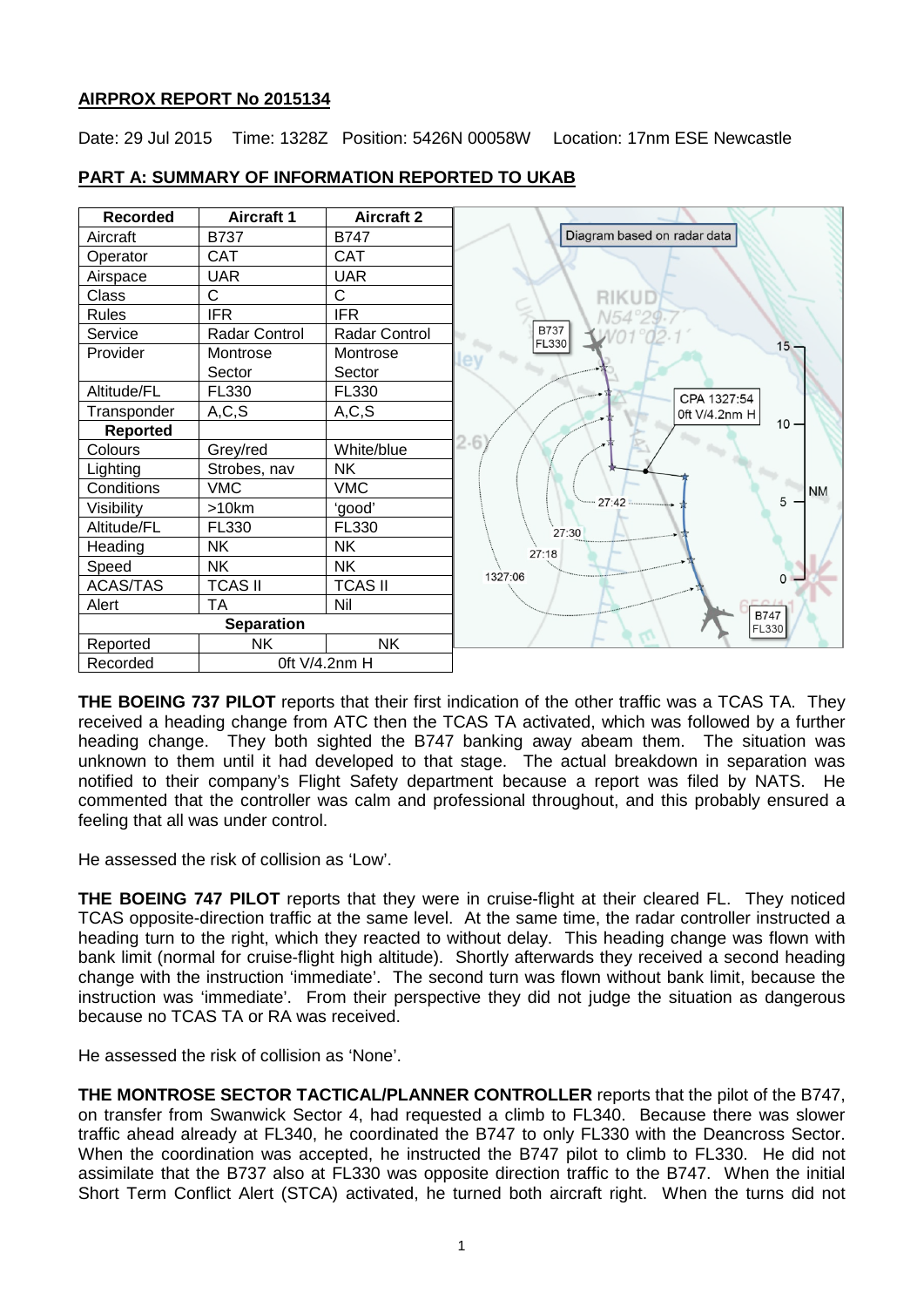appear to provide sufficient separation between the 2 aircraft he gave avoiding action to the B747 pilot by turning the aircraft right heading 090°.

## **Factual Background**

The standard separation that the controller was required to achieve between the two aircraft was 1000ft vertical and/or 5nm horizontal.

#### **Analysis and Investigation**

## **CAA ATSI**

ATSI had access to reports from the controller, both pilots and the ATS unit investigation report, together with area radar recordings, RTF and a transcript of the unit position frequency. The ATSU investigation included screen grabs from the electronic flight data display used by controllers at Prestwick ACC (PC). Screenshots produced in the report are provided using the area radar recordings. Levels indicated are Flight Levels. All times UTC.

The Montrose Sector controller received the electronic flight progress strip (EFPS) for the B747 at 1313:08. At 1313:20, the strip was placed at the top of the display for that area, with the B737's EFPS 3 strips below. At 1313:29, the controller coordinated a clearance to climb the B737 to FL330 which was passed to the B737 pilot at 1314:15.

At 1325:15, the B737 was southeast bound, level at FL330 with the B747 north-west bound, 41.7nm southeast of the B737 at FL320 (see Figure 1). The B747 pilot requested a climb to FL340, but due to other conflicting traffic was only cleared to FL330.



Figure 1: 1325:15, B737 squawk 2735, B747 squawk 0633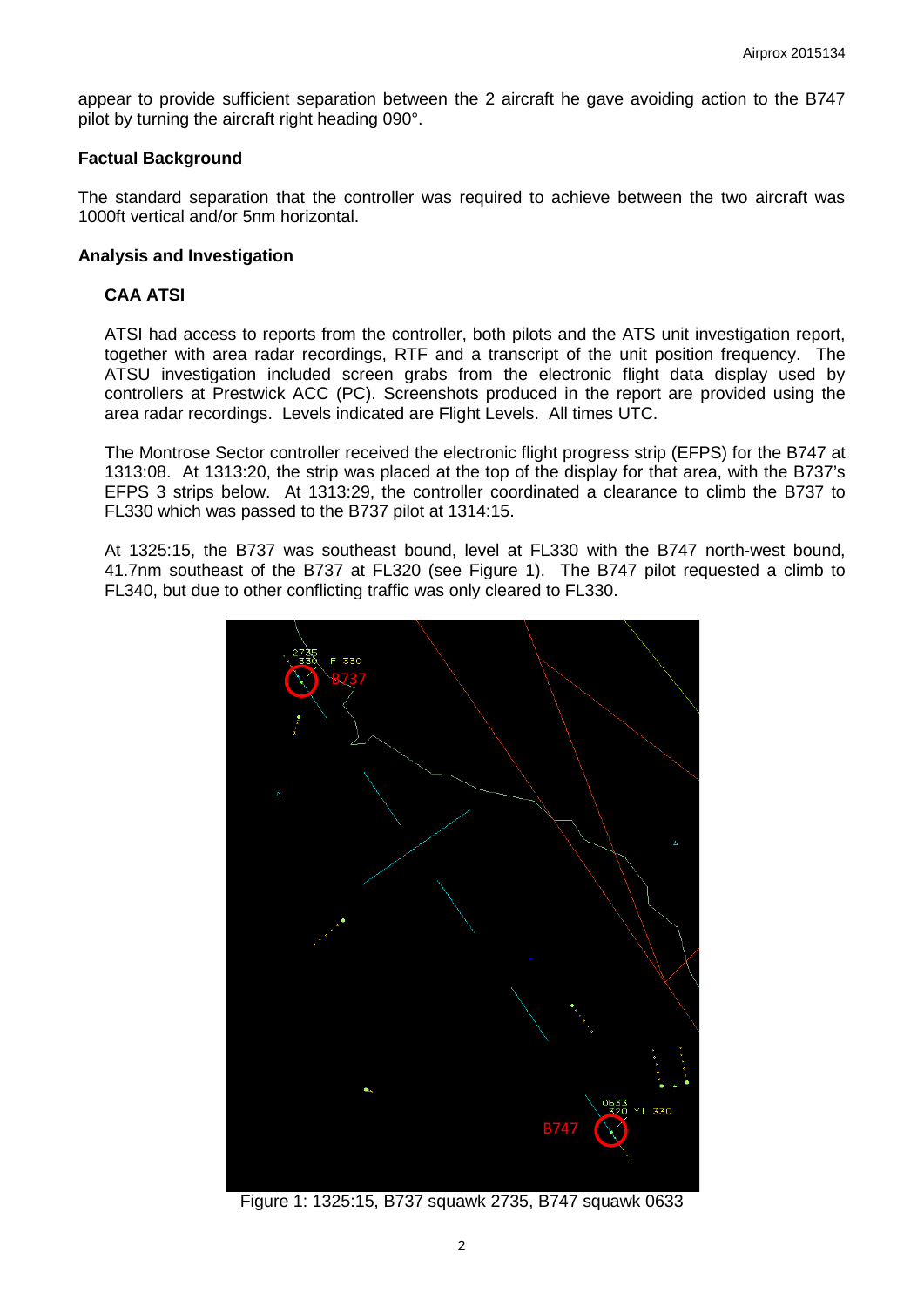

At 1326:19, the B747 levelled-off at FL330, with both aircraft now 25nm apart (see Figure 2).

Figure 2: 1326:19

At 1326:39, a Low Level STCA appeared on the controller's display (see Figure 3).



Figure 3: 1326:39

The controller immediately issued an instruction to the B737 pilot to turn right 20°, which he acknowledged and reported back as a heading of 167°. The controller then instructed the B747 pilot to "*turn right immediately twenty degrees please*" which was acknowledged by the pilot. At 1327:10, the controller issued a further turn instruction to the B737 pilot onto a heading of 170°.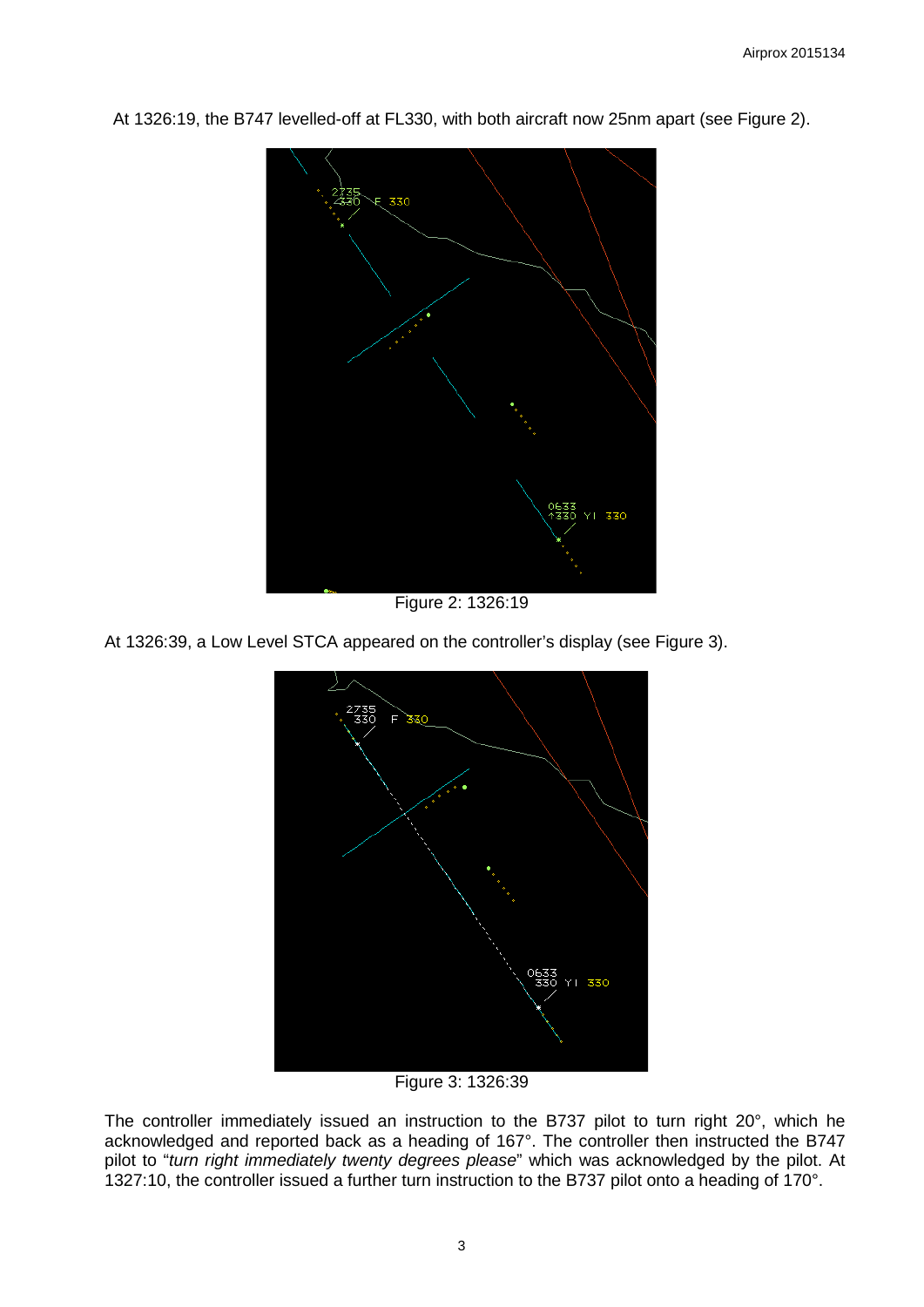Another pilot called on frequency which was ignored by the controller who, following the initiation of High Level STCA on his display at 1327:20 (see Figure 4), issued an avoiding action right turn to the B747 pilot, on to a heading of 090°, with the B737 10.7nm ahead, which was observed to be commencing a right turn.



Figure 4: 1327:20

At 1327:25, the STCA was downgraded to a Low Level alert (see Figure 5).



Figure 5: 1327:25

At 1327:40, the controller instructed the B737 pilot to turn right again onto a heading of 190°.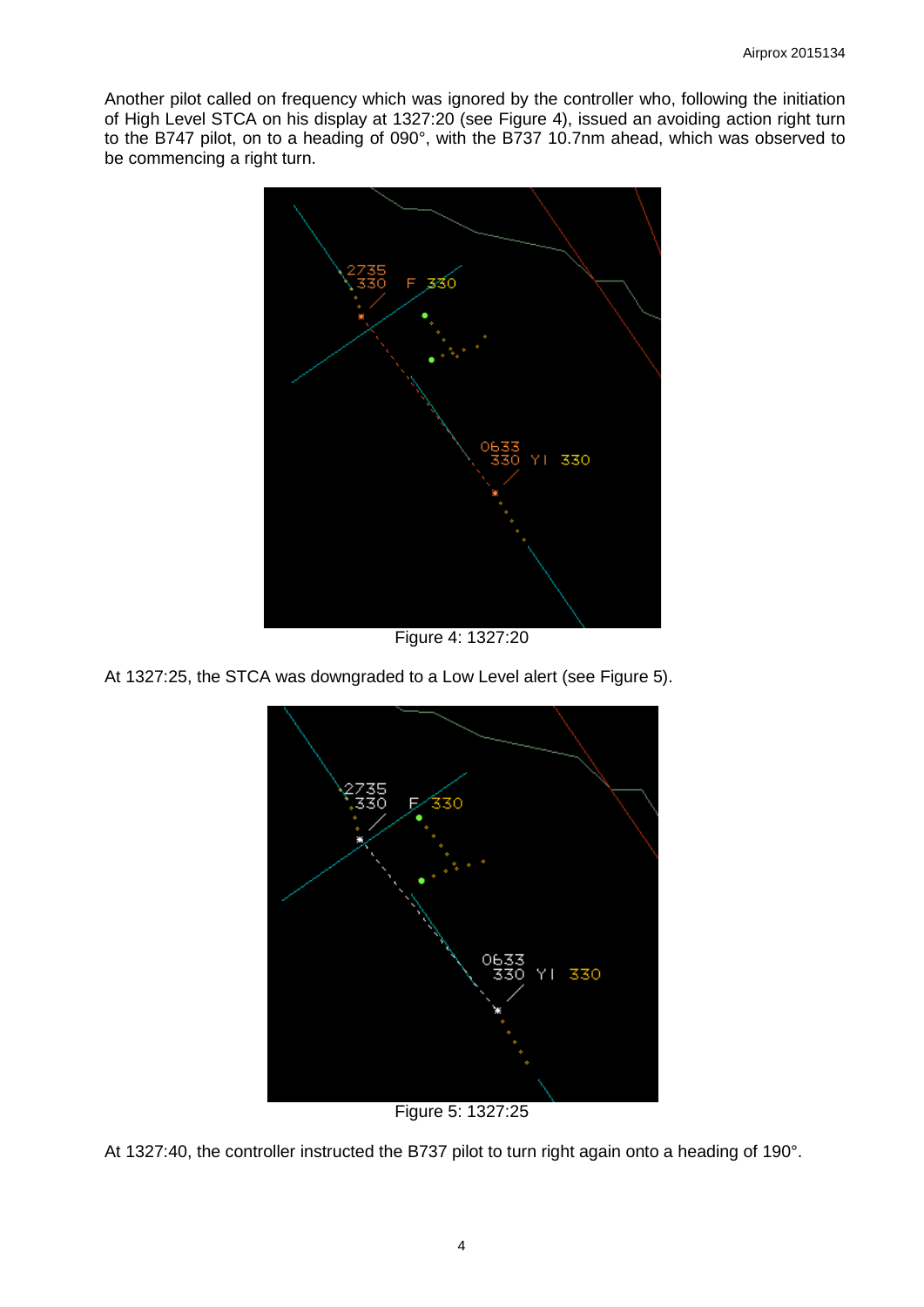CPA was at 1327:55 with the aircraft separated by 4.2nm with both aircraft at the same level (see Figure 6).



Figure 6: 1327:55.

Traffic levels and complexity were assessed as moderate to high. The controller had only recently taken over the position and was operating combined Tactical/Planner but with support available if required. The confliction remained undetected from the time the EFPS was received at 1313:08 until the Low Level STCA at 1326:39.

The controller acknowledged in the ATSU investigation interview that the clearance to the B747 pilot did not take into account the opposite direction B737 at FL330, which was visible both on the flight data display and on the radar display as well. He could not explain why he did not spot the confliction.

The initial action by the controller to turn both pilots right 20° was slow to be implemented due to the momentum of both aircraft, and so the controller issued two further corrections to the B737 pilot, one of only 3° and then ultimately another 20° turn. Only the B747 pilot was given an 'avoiding action' turn, onto a heading of 090°. No Traffic Information was passed to either pilot.

Although the controller was highly experienced, he had only completed 32 minutes on this sector within the previous 34 days as a result of being on the Limited Operational Register (LOR). The controller had not worked an operational radar position for the previous 5 days. Controllers are normally placed on the LOR and not assigned to a watch when involved on non-operational duties. Additionally, the roster worked by the controller had not been following a particular pattern because he had been involved in a project trialling new procedures and equipment. The new equipment included a system called Medium Term Conflict Detection, (MTCD) which displayed projected conflictions, something not available to controllers in the operations room. Guidance had been issued to controllers involved in the project, reminding them of the need for visual scanning of the radar and EFPSs for identifying potential conflictions when returning to operational duties from the project.

When asked if he had considered climbing or descending either aircraft instead of issuing turn instructions, the controller stated in the ATSU investigation interview that avoiding action in the horizontal plane was always his first thought due to 'the possibility of any TCAS alert that works in the vertical plane'.

The pilot reports indicated that the B737 received a TCAS TA, but the B747 received no alert. The ATSU investigation concluded that the controller should have called for support to split the position.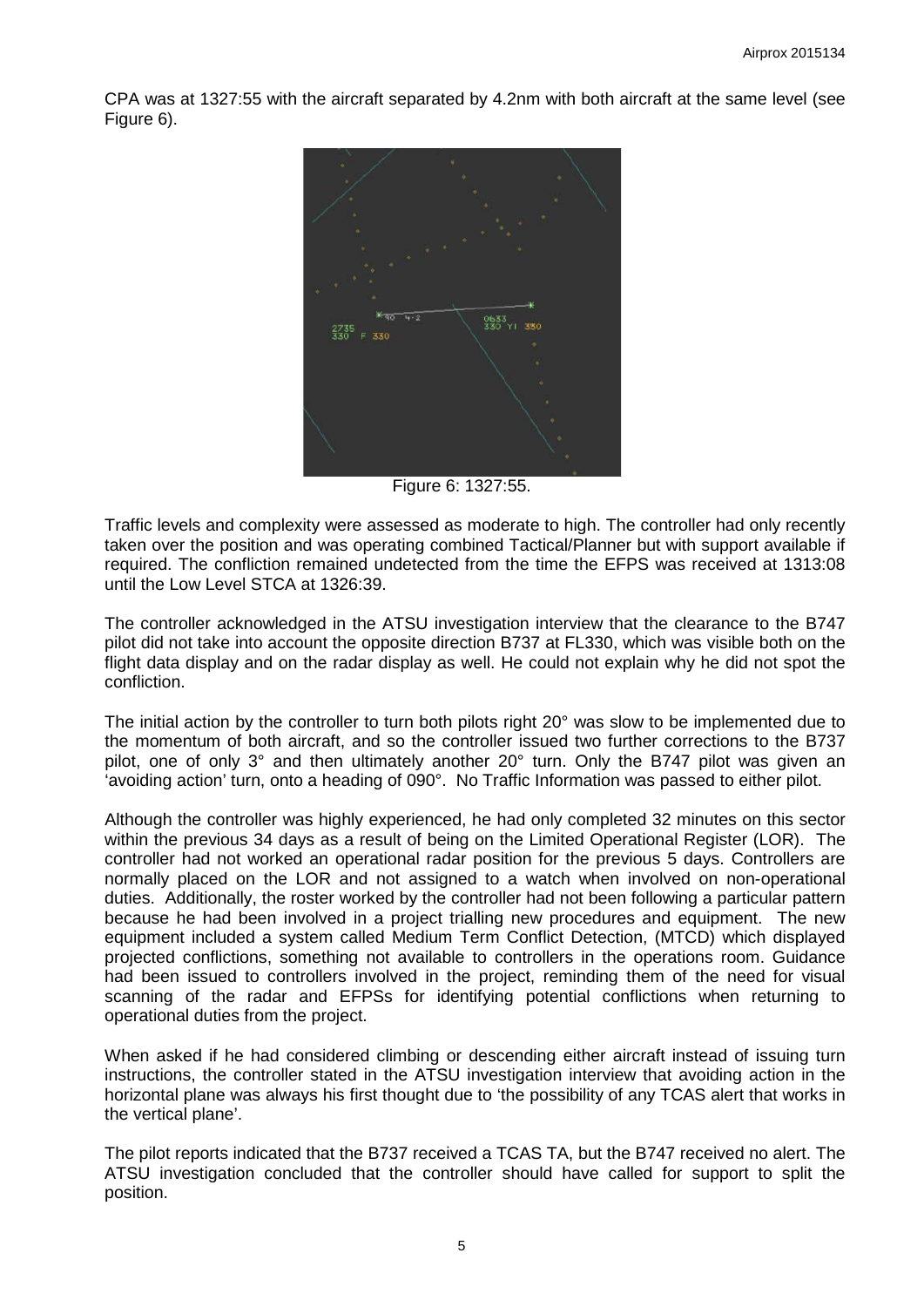## **UKAB Secretariat**

The controller was required to achieve standard separation and, in attempting to do so, instructed both pilots to turn right. Notwithstanding that they were under radar control, the B737 and B747 pilots ultimately shared an equal responsibility for collision avoidance and not to operate in such proximity to other aircraft as to create a collision hazard<sup>[1](#page-5-0)</sup>. Because the incident geometry is considered to be head-on or nearly so, if the pilots had been aware of each other then both were required to turn to the right<sup>[2](#page-5-1)</sup>.

#### **Summary**

An Airprox was reported when a B737 and a B747 flew into proximity at 1328 on Wednesday  $29<sup>th</sup>$ July 2015. Both pilots were operating under IFR in VMC and were in receipt of a Radar Control Service from the PC Montrose Sector. The controller issued a climb clearance to the B747 pilot which did not take into account an opposite-direction B737 at the same level. The actions of the controller following the Low Level STCA ensured there was no risk of collision, although they were not sufficient to ensure that standard separation was maintained. The CPA was recorded as 4.2nm horizontal with both aircraft at the same level. Without vertical separation of 1000ft the required horizontal separation was 5nm.

# **PART B: SUMMARY OF THE BOARD'S DISCUSSIONS**

Information available included reports from both pilots, the controller concerned, area radar and RTF recordings and reports from the appropriate ATC and operating authorities.

The Board first discussed the actions of the Montrose controller and quickly agreed that the root cause of the incident was that he had not assimilated the conflict with the B737 when he had cleared the B747 to climb. All the information about the B737 and the B747 was present on the Sector, both on the radar and the EFPS displays and there was no apparent reason why the controller had overlooked the presence of the B737 when clearing the B747 pilot to climb to the same level.

However, this was an experienced controller, and the Board wondered what the Human Factors were behind the incident that might explain this lapse. A Civil ATC member with experience of the Prestwick Centre observed that, at the time of the Airprox, the controller was performing both the Tactical and Planner roles and, with hindsight, in view of the workload, he considered that it would have been prudent to have split the Sector. Members also noted that the controller had been engaged on operating a trial prior to the introduction of a Medium Term Conflict Detection (MTCD) system at the Unit. Not only had this meant that he had not been regularly carrying out live operational duties, (completing 32 minutes on the sector in the previous 34 days) but also that the mechanisation of the trial system was fundamentally different to the live operation in that the MTCD system pro-actively warned of conflicts of the nature experienced in this incident. Board members wondered whether the combination of not working regularly on the Sector, and previously operating a system which provided confliction advice, could explain why the experienced controller had overlooked the presence of the B737 when he had cleared the B747 pilot to the same level. It had not been possible to determine locally whether this had been a causal issue and, although the controller had reported that he had not considered it to be relevant (as far as he was concerned it had been a 'slip' on his part), members wondered whether there had been a cognitive failure attributable at least in part to the controller's recent working patterns. The Board wondered whether there was any help provided to the controllers when they returned to operational duties after carrying out trials. The ATC member and the NATS advisor explained that there is guidance reminding controllers of the need to scan the radar and EFPSs for identifying potential conflictions; controllers are encouraged to study the guidance for at least 10 minutes before commencing work back on the operational sector. Notwithstanding, the Board wondered whether any practical 'return to ops' simulator training might be

l

<span id="page-5-0"></span><sup>1</sup> SERA.3205 Proximity.

<span id="page-5-1"></span><sup>2</sup> SERA.3210 Right-of-way (c) (1) Approaching head-on.